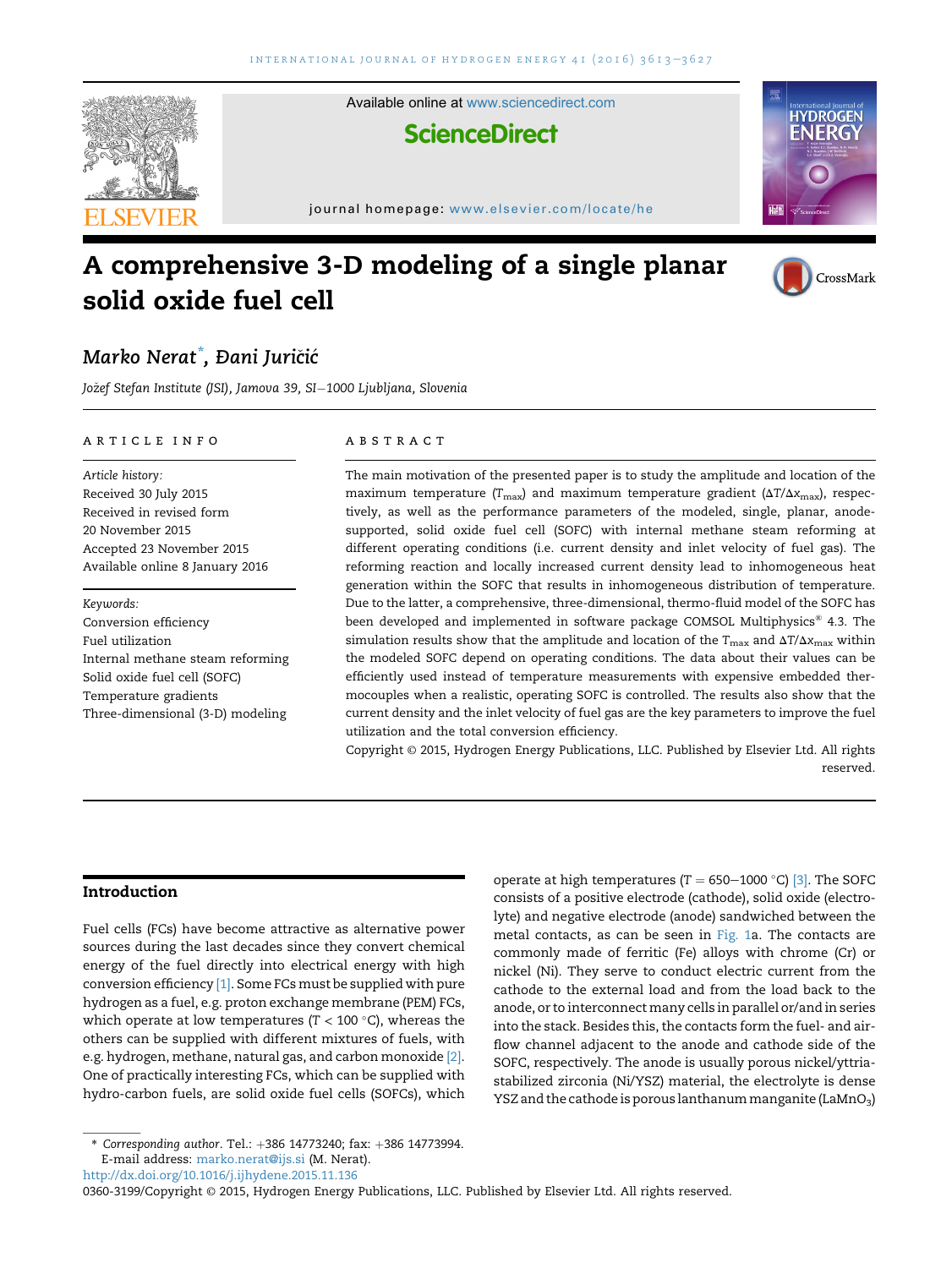

Fig. 1 – a) Cross-section profile of the modeled solid oxide fuel cell (SOFC) with external load, b) Velocity field (in m s $^{-1})$  of gas species in the modeled SOFC structure.

doped with strontium (LSM) [4]. Under the operation of SOFC (i.e. the FC is supplied with inflow of air and fuel), the following electrochemical reactions occur within triple phase boundaries (TPBs are thin boundaries between the electrode and electrolyte micrograins surrounded with gaseous phases that fill the pores) at the interfaces between the electrolyte and cathode (1 – reduction), and electrolyte and anode (2, 3 – oxidation) catalyst layer:

$$
\frac{1}{2}O_2 + 2e^- = O^{2-},\tag{1}
$$

$$
H_2 + O^{2-} = H_2O + 2e^-,
$$
 (2)

$$
CO + O^{2-} = CO_2 + 2e^-.
$$
 (3)

The oxygen is thus adsorbed within the TPBs at the interface between the electrolyte and porous cathode and the oxygen ions are transferred through the dense electrolyte to the interface between the electrolyte and porous anode, where the oxidation of hydrogen/carbon monoxide occurs within the TPBs. The flow of oxygen ions through the electrolyte represents electric current density that is in the opposite direction since the ions are negatively charged. The flow of electrons is terminated through the load, which is connected to the contacts, and it represents the output current density of the SOFC. The electrons exit the anode side and enter the cathode side of the SOFC through the contacts and load. The output current density is thus directed from cathode to anode side through the electric load since electrons are negatively charged. The physical background behind the operation of a SOFC is far more complex as explained before and cannot be described in all details at this point.

In this paper, the study is based on physical model that consist of coupled partial differential equations when spatial variations of dependent variables are considered. The models are conditioned by the purpose of application. Many different